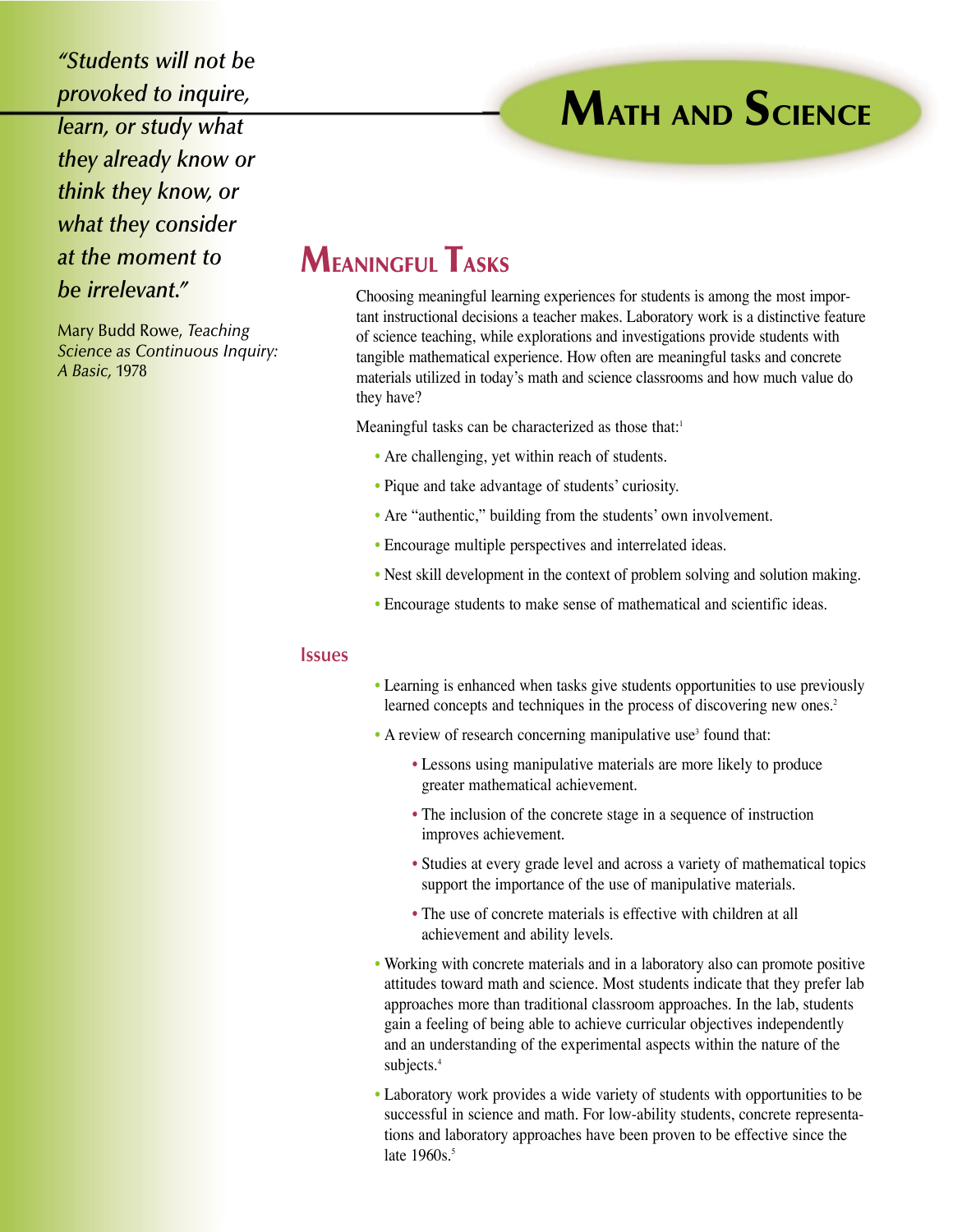- Choosing meaningful tasks involves two important components: the role of context in learning and the role of conceptual conflict in accommodating new knowledge.<sup>6</sup> Context represents the situations in which activities are embedded. These situations become part of what is learned and how the learning is remembered and recalled.7 Conceptual conflict exists when new information does not seem to fit with what one already knows.
- One complaint of American teachers is that they do not have time to present as many meaningful tasks as they would like. However, the Third International Mathematics and Science Study (TIMSS) revealed that American eighth graders spend more school hours each year studying math and science than students in Japan, who routinely perform better in both subjects. American eighth graders study math an average of 146 hours each school year, and science an average of 139 hours. In Japan, the numbers are 118 hours for math and 91 for science.<sup>8</sup>
- Further research suggests that the advantage of additional time may be negated by the curriculum American teachers are being asked to teach. U.S. teachers, especially mathematics teachers, attempt to teach more topics each year than teachers in most other nations.<sup>9</sup>

## **Routes and Destinations**

- Designing or choosing tasks demands thoughtful and often collaborative planning on the teacher's part. A good investigation is one that not only invites finding one or more solutions but also allows for extensions beyond the immediate problem. Teachers can help facilitate such possibilities by scaffolding questions that allow students to continue reasoning through the problem or by asking challenging questions that motivate students to pursue problem extensions.
- The following list<sup>10</sup> can be used as a guide for evaluating classroom activities and reexamining what students are being asked to do in their textbooks. A rich problemsolving task:
	- Has important, useful mathematics or science embedded in it.
	- May have different solutions or allow for different decisions or positions to be taken or defended.
	- Can be approached by students in multiple ways using different solution strategies.
	- Encourages student engagement and discourse.
	- Requires higher-level thinking and problem solving.
	- Contributes to the conceptual development of students.
	- Promotes the skillful use of mathematical or scientific knowledge or technique.
	- Creates opportunities for teachers to assess what students are learning and where they are having difficulty.
- Engagement is necessary for learning, but it is not enough. Discussion and reflection should accompany active engagement to develop understanding of concepts. While students are engaged in problem-solving tasks, the teacher must listen to students' conversations and ask key questions. This strategy provides the teacher with insights into levels of student understanding and further instructional needs.
- The inherent challenge for the teacher is not only to teach math and science concepts, but also to give meaning and relevance to concepts, applications, and exercises students would otherwise choose not to learn.